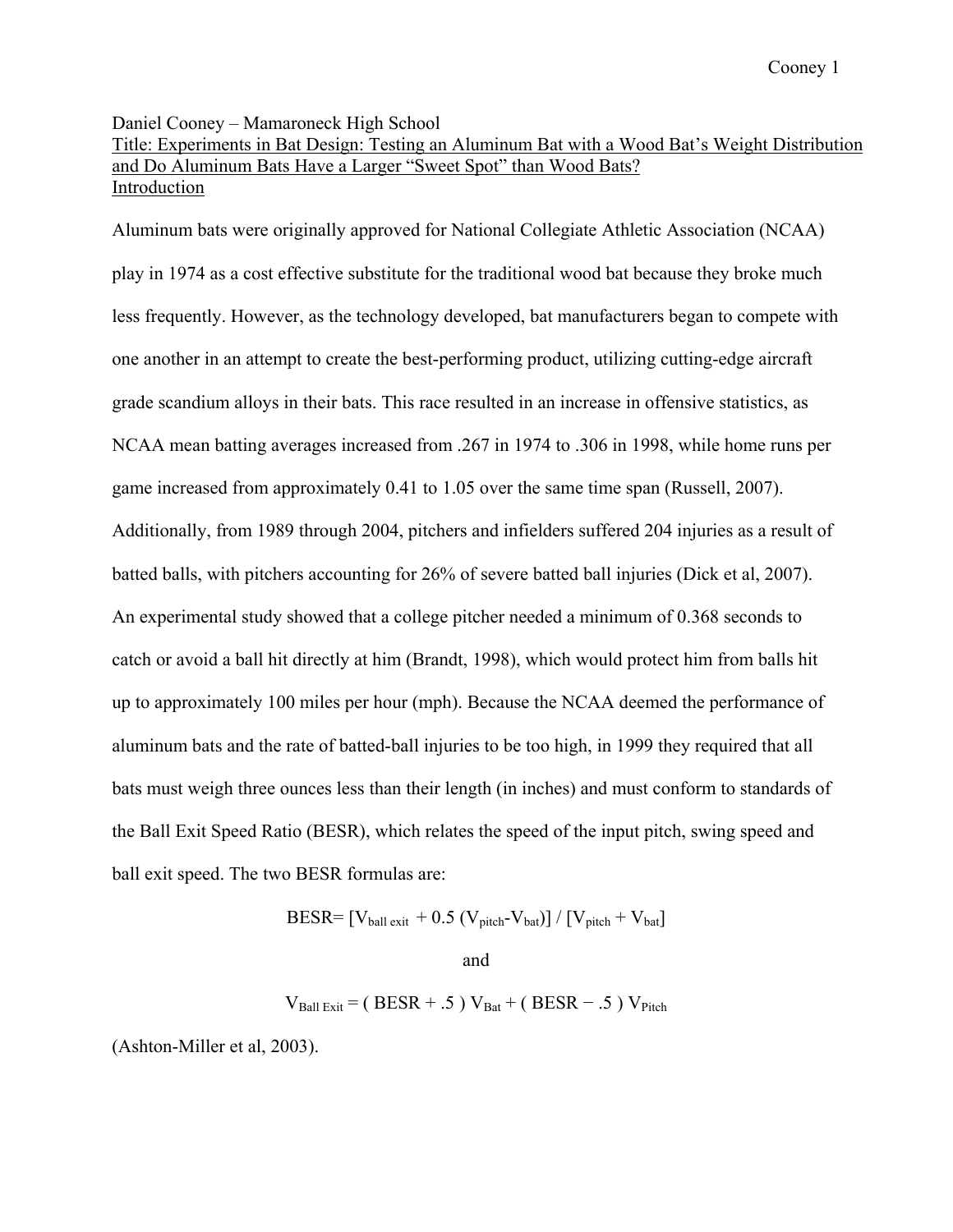In an attempt to monitor the BESR of aluminum bats used in college play, the NCAA approved a testing protocol in which a ball was fired from an air cannon at 136 mph (the sum of the assumed pitch speed of 70 mph and assumed swing speed of 66 mph) at a bat held initially at rest. The ball exit speed would then be measured, and these three variables would be used to determine the bat's BESR. The maximum legal BESR value was 0.728, which would result in a ball exit speed of 97 mph, the speed achieved by the highest performing wood bats under these methods. However, the BESR testing does not take into account the moment of inertia (MOI) about the bat's handle, which is a property of the bat's resistance to rotation. The MOI is calculated using the formula MOI =  $9.7797T^2W(L - D - 6)$ , where T is the period of the bat during pendulum testing in seconds, W is the weight of the bat in ounces, L is the length of the bat in inches and D is the distance in inches from the bat's handle to its center of mass (National Collegiate Athletic Association, 2006). A lower MOI would theoretically allow for a faster swing speed because the batter would encounter less resistance when attempting to swing the bat (Crisco and Greenwald, 2002). Unlike wood bats which must be made of one solid piece of wood, aluminum bats are hollow and can be manipulated to alter their weight distribution. Bat manufacturers add additional weight in the form of an epoxy-like substance to the interior of the bat's handle, shifting the center of mass closer to the batter's hands. This results in a lower MOI when compared to a wood bat of similar overall mass and barrel diameter. Today, manufactured bats are advertised as having higher swing speeds, including Nike's Aero Fuse, whose manufacturer asserts that the bat's design "increases swing speed by 3 m.p.h. over the leading competitor" (Wilson, 2008).

Although NCAA testing was supposed to limit the performance of aluminum bats to the level of the highest-quality wood bats, after the implementation of the BESR standard the NCAA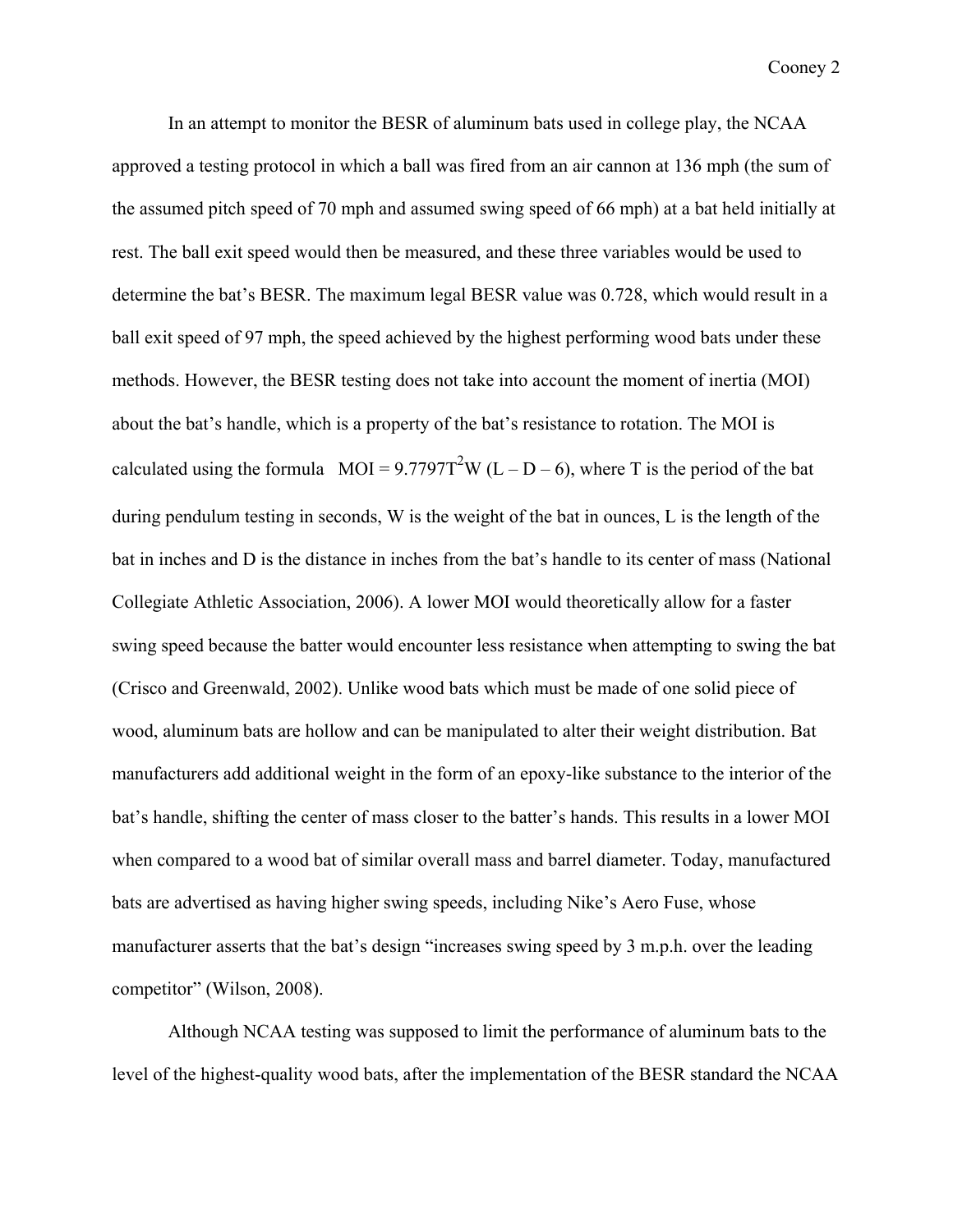mean batting average reached a low of .290 in 2004, which was still much higher than .267 from 1974 (Russell, 2007). Because the existing BESR testing procedures did not appear to be completely effective in making the performance of aluminum bats similar to wood bats, this student designed a previous experiment to test whether the NCAA's assumed swing speed of 66 miles per hour was reflective of the actual swing speeds of aluminum and wood bats. Twentyfour human subjects were used for this prior experiment, in which each subject took twenty five swings with an aluminum and wood bat. The swing speeds were measured with a bat speed radar device, and the sample achieved average swing speeds of 67 mph with the aluminum bat and 59 mph with the wood bat. The average swing speeds were subsequently used in as input values for another experiment performed to obtain the ball exit speeds of an aluminum and wood bat that could be achieved with the swing speeds of real players. This experiment yielded average ball exit speeds of 97.6 mph for the aluminum bat and 86.4 mph for the wood bat. Overall, these two prior experiments showed that a sample of primarily high school baseball players achieved 13.6 and 13.0 percent faster swing and simulated ball exit speeds with the aluminum bat than with the wood bat (Cooney, in-press).

Because aluminum bats have been arbitrarily manipulated to have lower MOIs than wood bats, an aluminum bat could conceivably be produced with the same weight distribution and MOI as a wood bat. For this project, such an experimental aluminum bat was used, and an experiment was designed to determine whether this aluminum bat would achieve similar or dissimilar swing and ball exit speeds to a commercial wood bat.

### Hypothesis (Phase 1)

It was hypothesized that if an aluminum bat is manipulated to have a similar MOI to a wood bat, then a batter will achieve similar swing speeds using the two bats, given the same force input.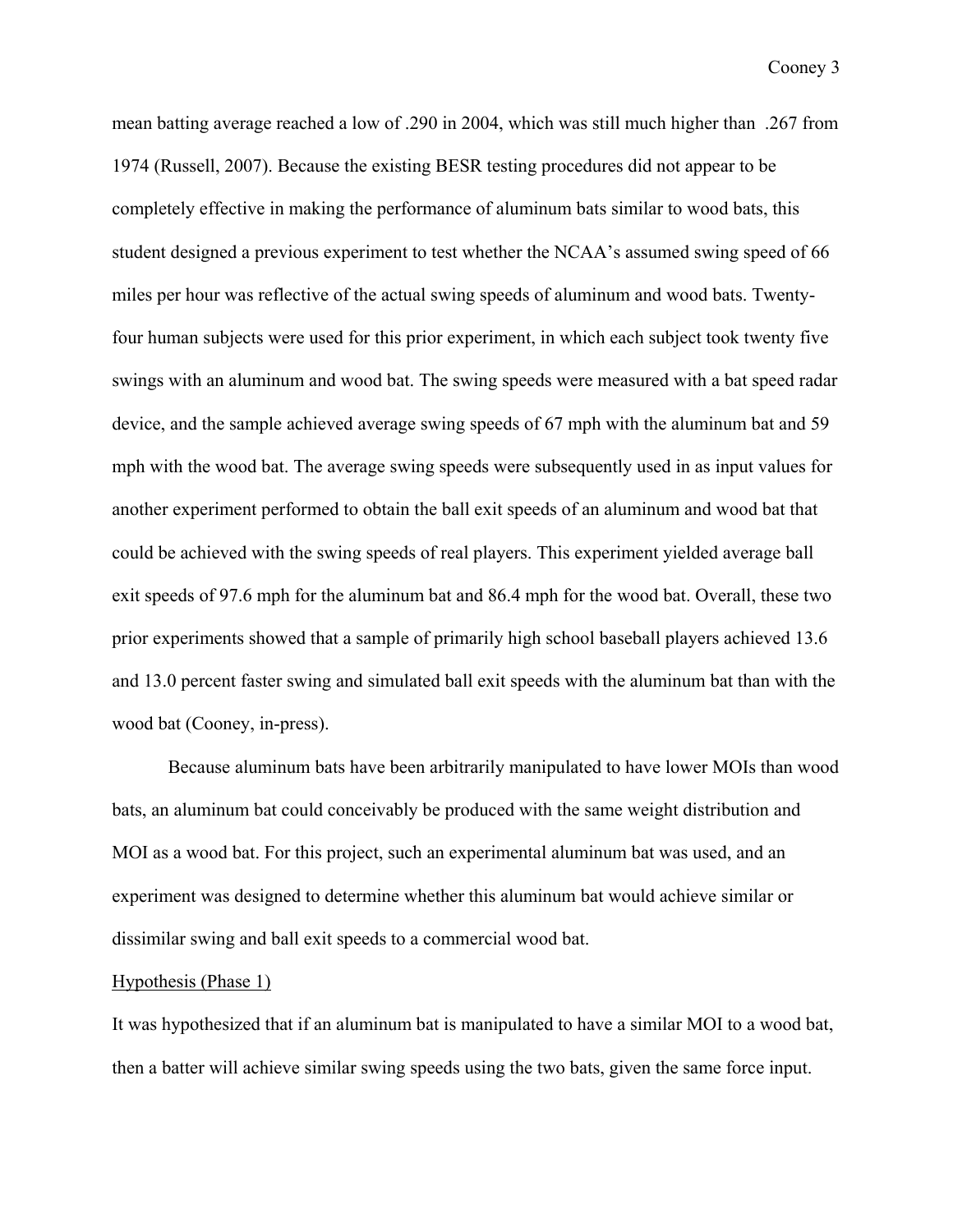### Methods and Materials (Phase 1)

Three baseball bats were used for this experiment, the commercial aluminum and wood bats used in prior experimentation, as well as an experimental aluminum bat with a weight distribution similar to that of a wood bat. The three bats were measured in length with measuring tape and massed using a balance so that all three bats conformed to this experiment's predetermined standard of 33 inches long and 31 ounces in mass. However, the bats differed in their weight distributions, with the center of mass measuring 19.375, 21.937, and 22.486 inches from the handle for the commercial aluminum, wood and experimental aluminum bats, respectively. Since the center of mass is located closer to the batter's hands with the commercial aluminum bat, the commercial aluminum bat will have a lower moment of inertia (MOI) than the other two.

Eighteen human subjects were used for this experiment. Subjects were current and former players from the Mamaroneck High School baseball team. Human subject testing was approved by the Institutional Review Board at Mamaroneck High School. Subjects were advised of the risks involved in participating, and informed consent was required. Subjects were informed that participation was completely voluntary, and that they could withdraw at any time. Subject data was recorded anonymously using random subject numbers. This phase of the study was conducted in the batting cage at Mamaroneck High School. A high school baseball coach, certified in CPR, was present for all testing sessions.

A swing speed radar device manufactured by Sport Sensors was attached to an L-shaped screen within a batting cage. Because the radar device could only read the speed of metal objects, the wood bat was wrapped in an aluminum tape of negligible mass over a four-inch range of the barrel in the vicinity of the assumed vibrational node or, "sweet spot," of the bat. The height of the radar gun was based on the height of each subject's baseball swing. A batter, standing six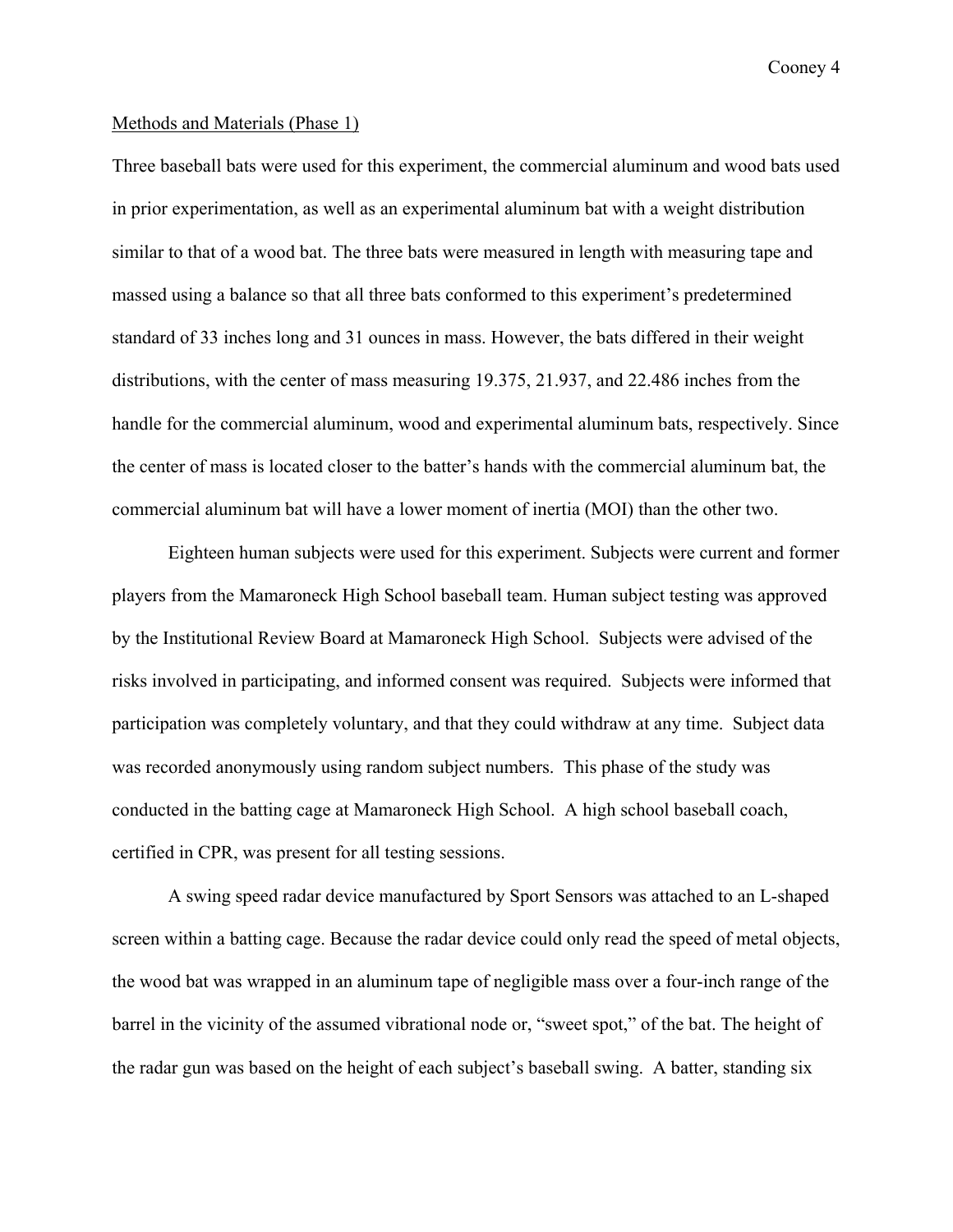feet away from the radar gun and holding either the aluminum or wooden bat, swung across the plane of the radar (the order with which the subjects swung the bats was varied to account for the variable of fatigue). The speed of the batter's swing was recorded by the Sports Sensor Bat Speed Rader device and recorded by an objective observer standing ten feet to the right of a right handed batter or the converse for a left handed batter (see Figure 1 for a visual representation of the experiment's setup). The objective observer was protected from the swung bat by standing outside of the batting cage. Each batter took five swings with the first bat and then exchanged it for another other bat. Then the batter took five swings with the second bat, and repeated this process with the third bat. The subject alternated taking five swings with the three bats until fifteen swings had been completed with each bat, at which point a new batter entered the cage and began the experiment. This was repeated multiple times, with batters of varying height, weight, age and skill level until a large body of data had been collected and the sample size was large enough to be statistically analyzed.



Figure 1. Experimental setup for swing speed

Results (Phase 1)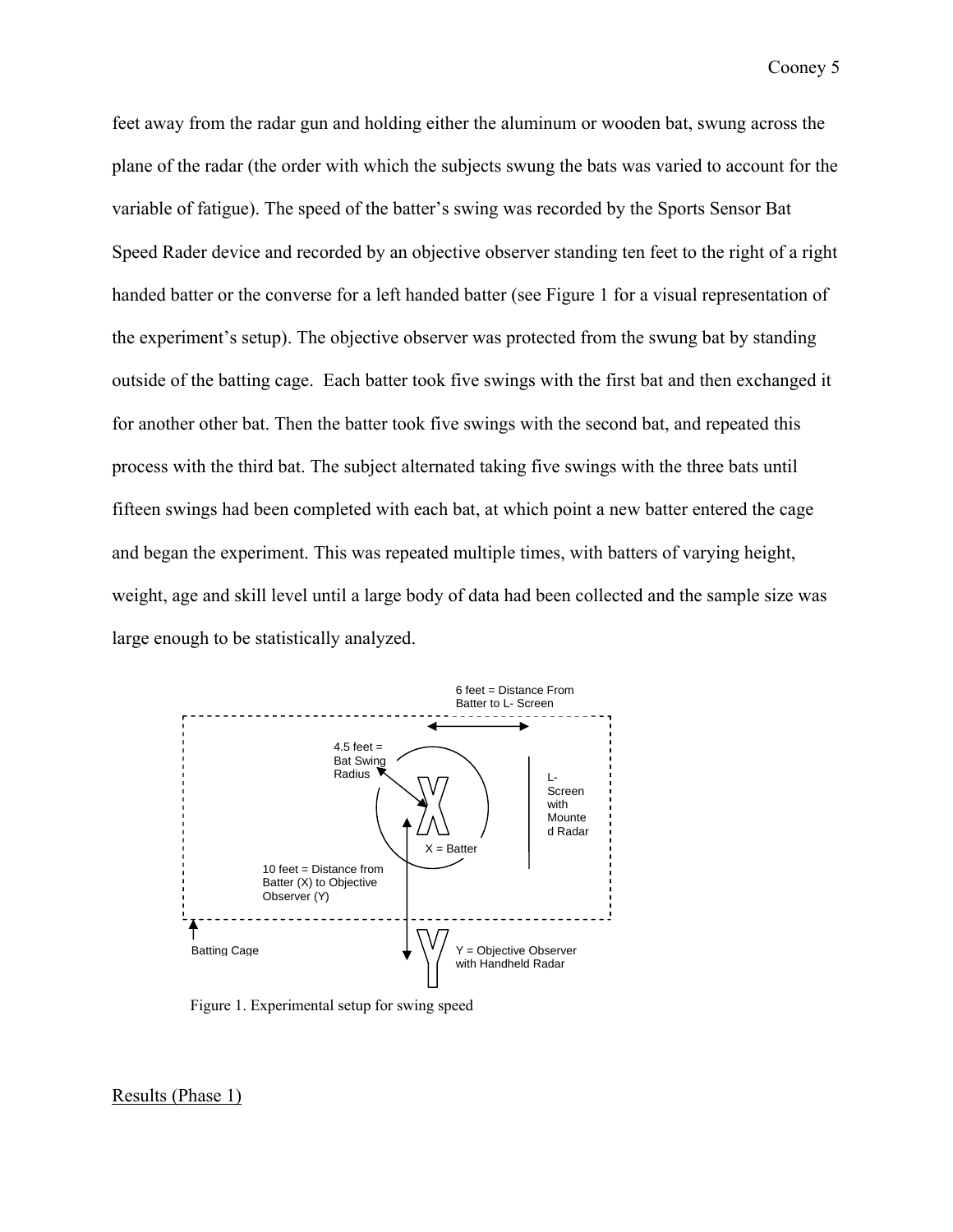Eighteen human subjects were used for this experiment, of whom 5 were playing for Babe Ruth/ travel teams, 5 played high school Junior Varsity, 7 were on the high school Varsity team and 1 was a recent college graduate playing in Low-A level professional baseball<sup>1</sup>. For the entire group, the average swing speed with the commercial aluminum bat was 72 mph. However, the average swing speed for both the commercial wood bat and the experimental aluminum bat was 66 mph. This meant that, on average, this group of subjects swung the commercial aluminum bat about 9.1 percent faster than they swung the experimental aluminum bat and the commercial wood bat<sup>2</sup>. Both the difference in swing speed between the commercial aluminum and wood bats, as well as the difference between the wood bat and experimental aluminum bat were analyzed using matched-pair t-tests. With the difference of 6 mph between the commercial aluminum and wood bats, there was a standard deviation of 2.76 and a highly significant p-value of 5.00E-08. To analyze the difference in swing speed between the experimental aluminum and commercial wood bats, the actual difference of 0.03 mph was used to distinguish from the negligible difference produced when rounded to significant figures. The difference of 0.03 mph produced a standard deviation of 0.57 and a p-value of 0.83. This p-value is very insignificant, and implies that any difference between a typical wood bat and this modified aluminum bat is most likely due to chance.

### Hypotheses (Phase 2)

1

The results from Phase 1 of this experiment demonstrated that if an aluminum bat has an MOI similar to that of a wood bat, then the two bats will achieve a similar swing speed. The results also confirmed the Phase 1 finding that the commercially available aluminum bat achieves a

<sup>1</sup> Although a 23-year-old professional player's data was used, it did not significantly alter the percentage difference in swing speeds between the two bats. However, his data did help to demonstrate a positive correlation between age and absolute swing speed.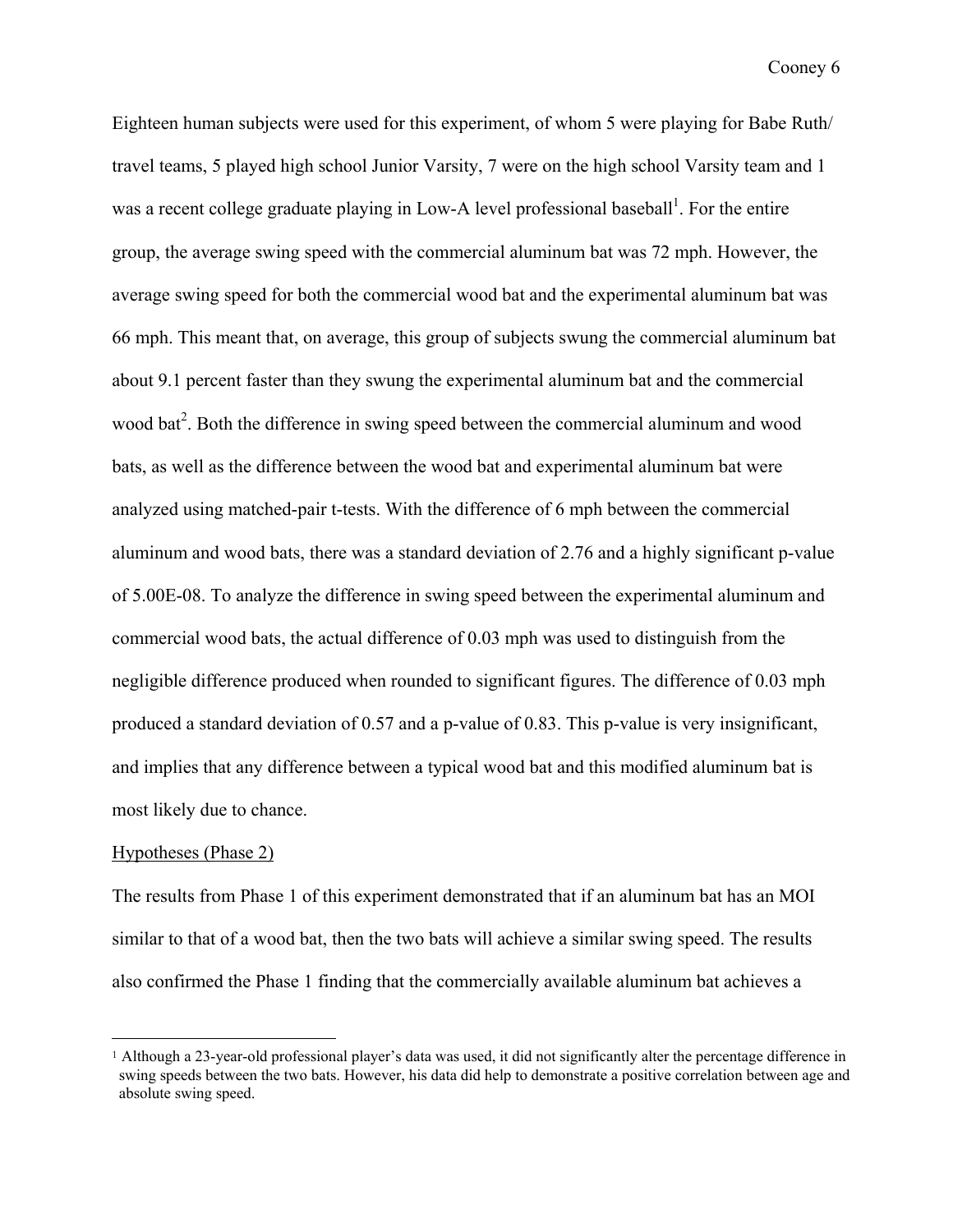significantly higher swing speed than the wood bat, even after the modification of the wood bat wrapping described previously. Using the swing speeds obtained in Phase 1, an experiment was designed to explore how the swing speeds of real players would affect the ball exit speeds of the experimental aluminum bat and the commercial wood bat. It was hypothesized that the experimental aluminum bat would achieve a ball exit speed similar to that of the wood bat, given the same force input.

In addition, another experiment comparing the simulated game performance of the commercial aluminum and wood bats was designed. The greater mean NCAA batting average since the introduction of aluminum bats implies not only that players have been hitting the ball at a higher velocity with aluminum bats, but also that they are doing so more frequently. If aluminum bats do, in fact, result in greater ball exit speeds at a greater frequency than wood bats, then pitchers and infielders are at a greater risk of being injured by a batted ball. While the NCAA certification measures the ball exit speeds and ball exit speed ratios of bats at multiple points along the bat (National Collegiate Athletic Association, 2006), no experiment has ever compared how the ball exit speed of wood and aluminum bats vary at locations away from the point of maximum collision efficiency, or its "sweet spot". To explore this idea, it was further hypothesized that if a commercial aluminum bat and a wood bat are swung with the same force, the aluminum bat will achieve a greater ball exit speed over a range of points of contact than a wood bat could achieve at its fastest point, its sweet spot.

### Methods and Materials (Phase 2)

The second phase of this experiment was performed at the Baseball Research Center at the University of Massachusetts-Lowell, the site of official NCAA bat certification testing, and utilized the NCAA's official procedures for measuring MOI and BESR. First, the moment of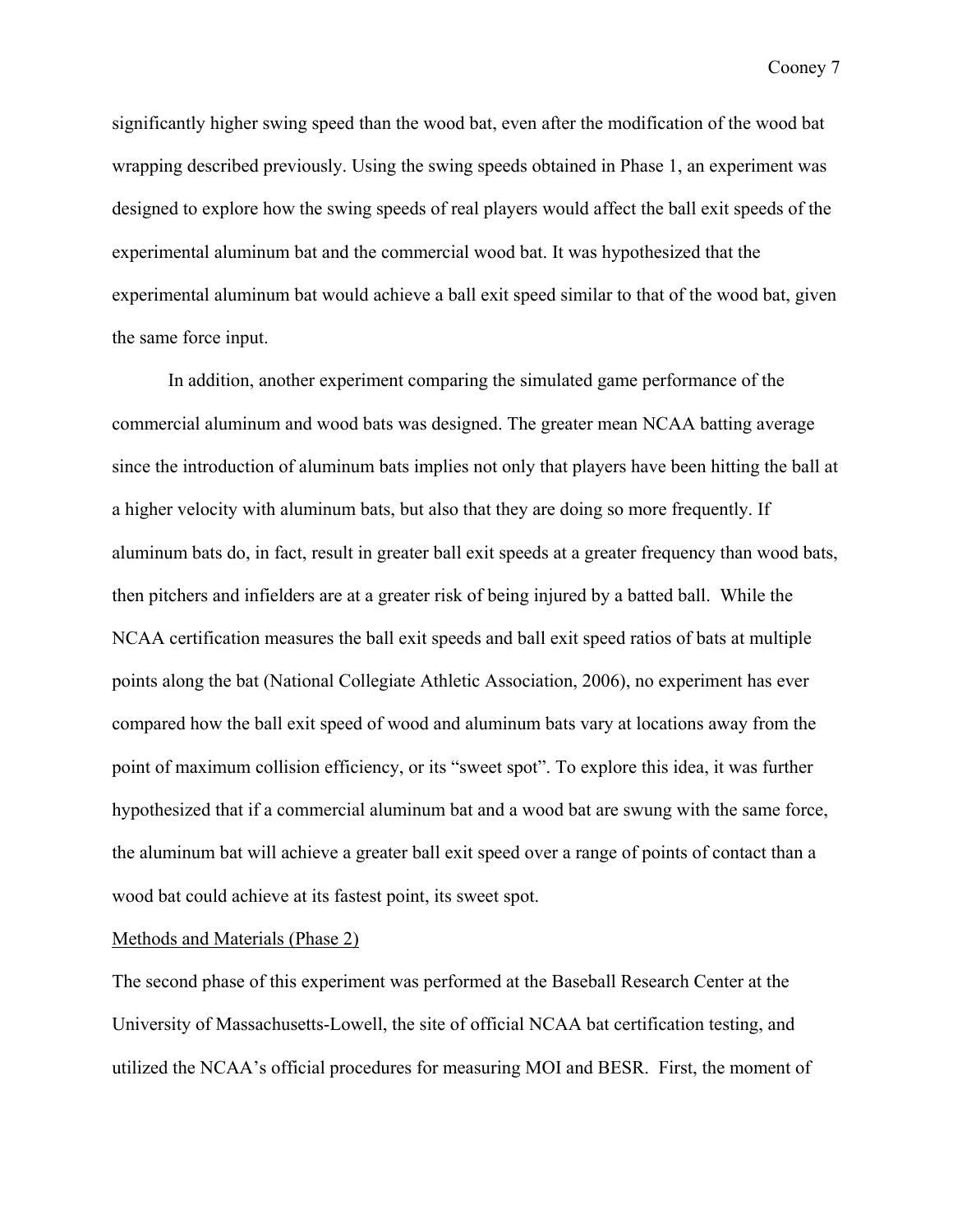inertia (MOI) for each bat was measured. The bat was held by a collar-clamp that pivots about a knife-edge at a point six inches from the handle. It was raised to an angle 5° from vertical, then released and allowed to swing freely. After the bat had completed five cycles, an electronic timer measured the speed of the next ten cycles. This process was performed five times to minimize error, and then the test was repeated with the other two bats.

The next step was measuring ball exit speed for contact at the assumed sweet spot of 6 inches from the barrel end of the bat. This, which were represented by adjusted swing speeds of 67 mph for the commercial aluminum bat and 61 mph for the wood bat and experimental bat, due to limitations in the facility's testing capabilities<sup>3</sup> The wood bat was placed into a grip that could freely rotate six inches from the bat's handle. A baseball was fired out of an air cannon at the sum speed of 70 mph (the assumed pitch speed) and 61 mph (the average bat speed measured in Phase 1), which came into contact with the bat at its vibrational node, or sweet spot, which was assumed to be 6 inches from the barrel end of the bat. This was repeated six times in order to account for mechanical error and establish statistical significance. The ball exit speed test was then performed with the experimental aluminum bat and commercial aluminum bats, with input swing speeds of 61 and 67 miles per hour, respectively.

After ball exit testing at the assumed sweet spot was completed, the wood bat was again placed into the testing apparatus to measure how the bat's ball exit speed varied when contact was not made at the assumed sweet spot. The purpose of this portion of the experiment was to determine whether the commercial aluminum bat would produce high ball exit speeds over a

1

<sup>&</sup>lt;sup>3</sup> Because the NCAA's testing apparatus is only capable of producing combined pitch and swing speeds of up to 140 mph and the conventional assumed pitch speed is 70 mph, the measured swing speeds of 72 mph for the commercial aluminum bat and 66 mph for the wood and experimental aluminum bats from Phase 3 were reduced to 67 and 61, respectively. This was an absolute change of 5 mph for both bats, and the change also most accurately preserved the percentage difference in swing speed and kept the assumed pitch of 70 mph as used by NCAA testing.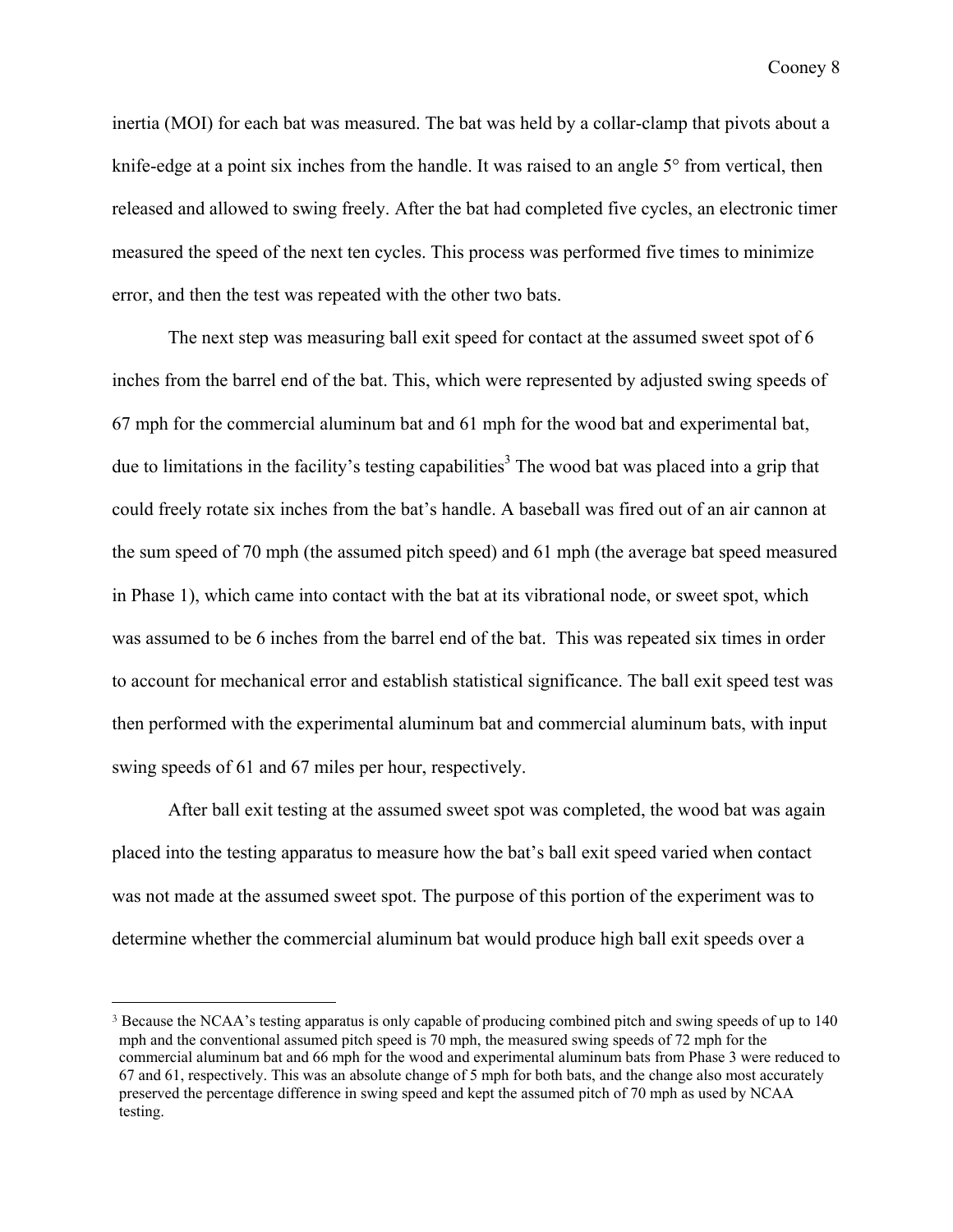greater range of points of contact than the wood bat. If this is true, then a real batter using a commercial aluminum bat would be more likely to achieve a high ball exit speed and pose a greater risk of injury to the pitcher and fielders. Testing a new point of contact at 5 inches from the barrel end of the bat, the ball was fired out of the air cannon at the sum of the assumed pitch speed of 70 mph and 64 mph (the previously measured 61 mph bat speed plus an assumed 3 mph because the points further away from the bat's handle travel a greater distance over the same time). This was repeated three times, and then the point of contact was moved to 7 inches from the barrel end of the bat. The cannon then fired the ball at the sum of the assumed pitch speed of 70 mph and 58 mph (the previously measured swing speed minus 3 mph) for three repetitions.

The commercial aluminum bat then replaced the wood bat in the testing apparatus, and the bat's ball exit speed was measured three times at points both 5 and 7 inches away from the barrel end of the bat (which are also points 1 inch on either side of the assumed sweet spot of 6 inches from the barrel end). The assumed pitch speeds were again 70 mph, while the input swing speeds were 70 and 64 mph for the points 5 and 7 inches away from the barrel end of the bat, respectively.

#### Results (Phase 2)

While the MOI for the commercial aluminum bat was  $8,940$  oz-in<sup>2</sup>, the wood bat and experimental aluminum bat had higher MOIs of 10,600 oz-in<sup>2</sup> and 10,800 oz-in<sup>2</sup>, respectively. At the assumed sweet spot of 6 inches from the barrel end of the bat, the experimental aluminum bat achieved an average ball exit speed of 97.9 mph, which was substantially higher than the wood bat's average speed of 89.7 mph. However, this bat had a Ball Exit Speed Ratio of 0.781, which is higher than the NCAA limit of 0.726 and thus would be deemed illegal for college and high school play. This would imply that shifting the weight distribution of the aluminum bat had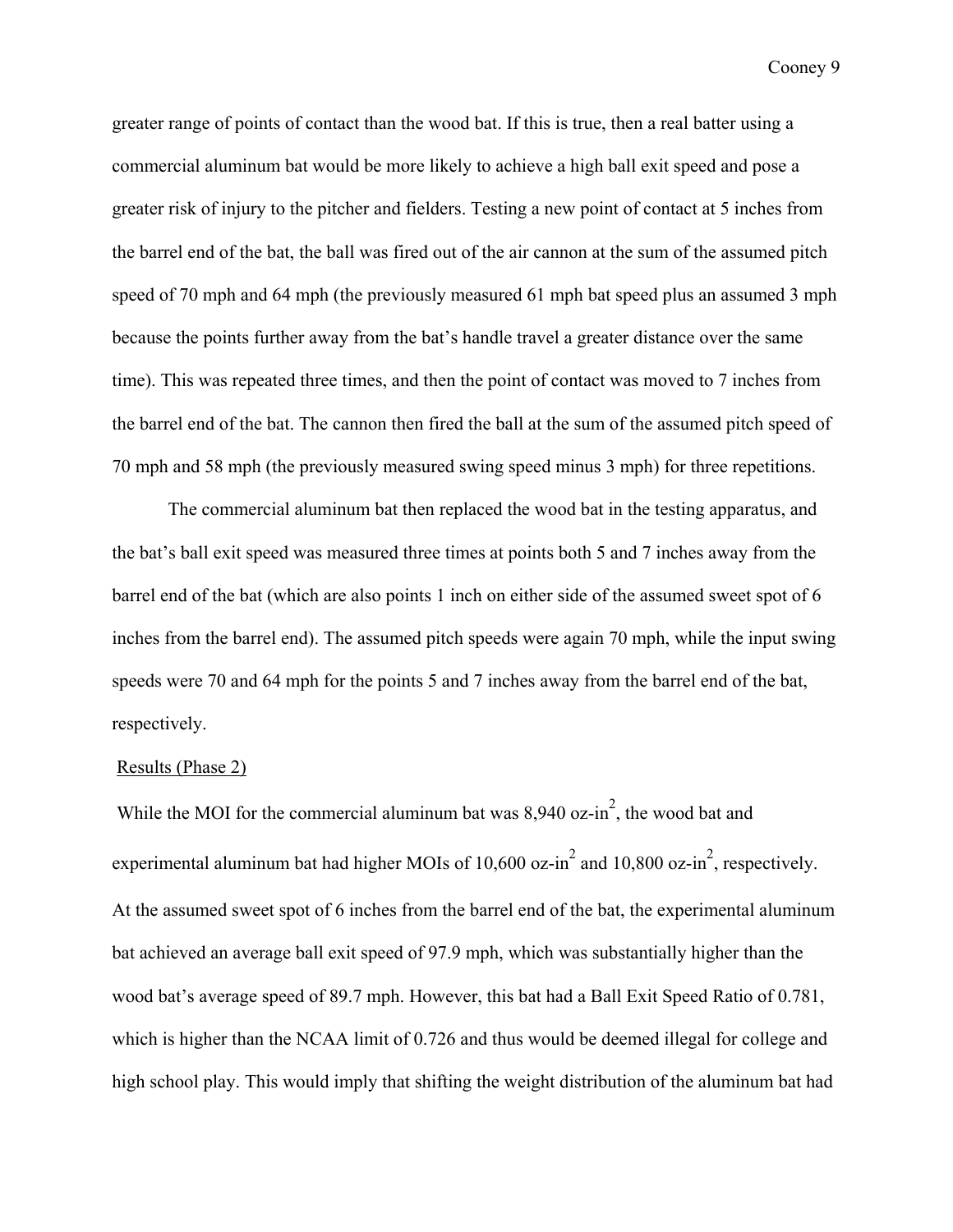an unexpected effect on the bat's collision efficiency. This idea will be addressed in greater detail in the discussion section of this paper.

At all three points of contact, the ball exit speed off of the commercial aluminum bat exceeded that of the wood bat by between 8.3 and 10.2 mph, while the percentage difference varied from 8.90 to 12.41 percent. The wood bat achieved ball exit speeds of 93.3, 89.7 and 82.2 mph at the points 5, 6 and 7 inches away from the barrel end of the bat, respectively. At the same points, the commercial aluminum bats achieved ball exit speeds of 101.6, 98.7 and 92.4 mph. A comparison of the ball exit speeds of the two bats at these three points is presented with a data table in Table 1.

Table 1. Distance from barrel end of bat (in inches) vs. ball exit speed for aluminum bat and wood bat (in mph)

| Distance    | Wood Bat | Aluminum Bat       | Difference         | Percentage |
|-------------|----------|--------------------|--------------------|------------|
| (in inches) | (in mph) | $(in \text{ mph})$ | $(in \text{ mph})$ | Difference |
|             | 93.3     | 01.6               | 8.3                | 8.90       |
|             | 89.7     | 98.7               | 9.0                | 10.03      |
| −           | 82.2     | 92.4               | 10.2               | 12.41      |

# Discussion

Although aluminum bats conform to the current NCAA standards on safety and performance based on laboratory testing with an assumed swing speed, the results of this experiment reflect the actual mean swing speed of a sample of mainly high school baseball players. As the ball exit speed testing in Phase 2 was performed based on the mean results of the Phase 1 swing speed tests, the BESR values of the mean swing speed were used to extrapolate the  $V_{\text{ball exit}}$ corresponding to each of the subject's wood and aluminum bat swing speeds obtained in Phase 1 experimentation. The results of this extrapolation are displayed graphically in Figure 2.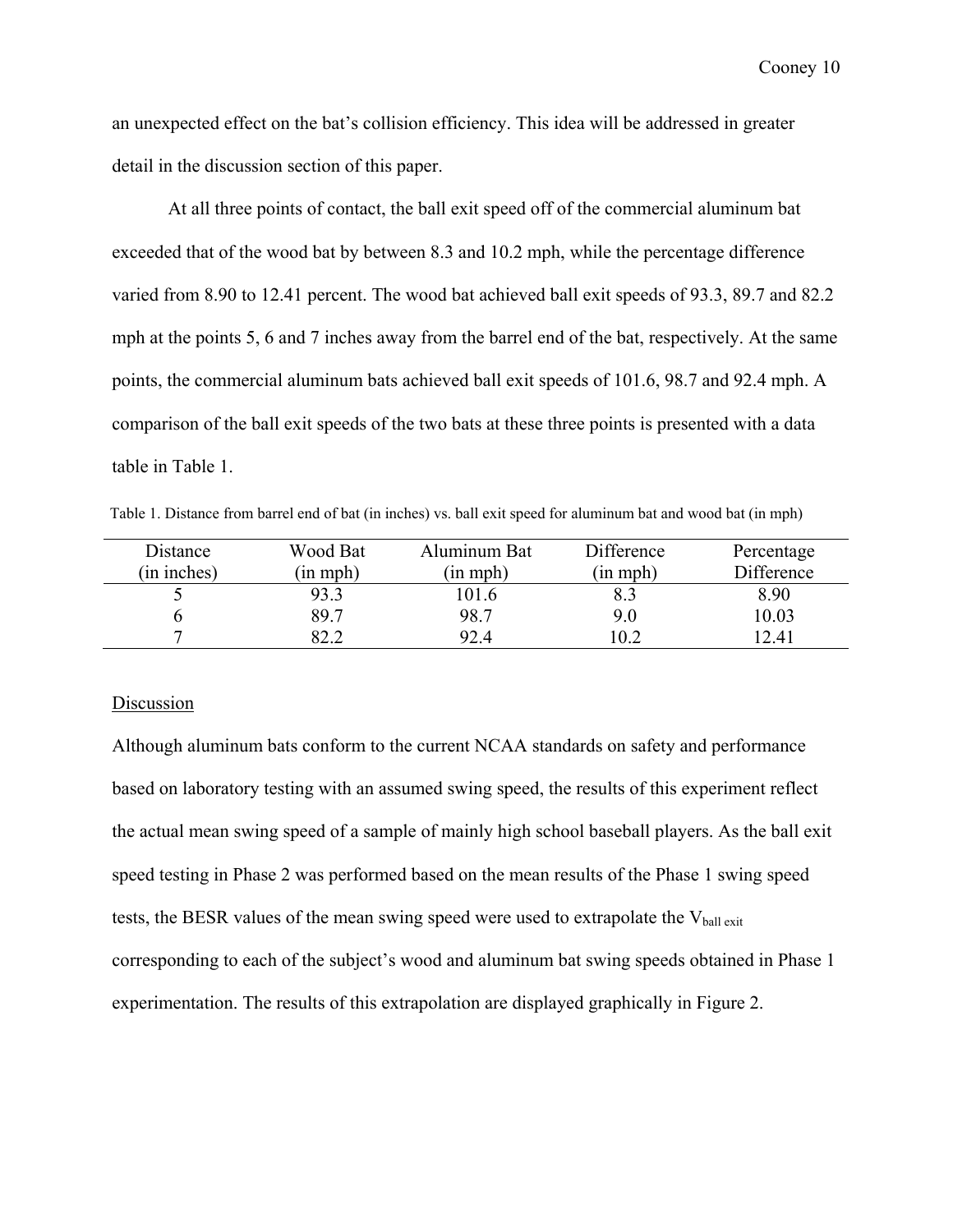

Figure 2. Scatter-plot and linear regressions of extrapolated projected ball exit speeds for commercial aluminum and wood bats (in mph) using BESR formula and swing speeds from Phase 3, compared with subject age.

The upward trendline in Figure 2 show a positive correlation between age and increased swing and ball exit speeds, and seem to indicate that older, stronger players at the collegiate level would be able to achieve greater absolute swing and ball exit speeds than the high school players used in the previous study. However, even with this experiment, which used the swing speeds of predominately high school players as its source data, the minimum reaction time for a pitcher to catch or avoid a ball hit at him, as defined in the 1998 study by Brandt, came into play. Using the wood bat, Brandt's limits of 100 mph and 0.368 seconds was exceeded by only one 17 year old as well as both 18 year olds and the 23 year old professional. By contrast, these limits were exceeded with commercial aluminum bats by half of the 16 year old players, all but one of the 17 year olds and all three older players.

The NCAA's official BESR testing uses an assumed swing speed of 66 mph, so it does not take into account properties of the bat that affect swing speed, such as MOI. In Phase 4 testing, as hypothesized, the commercial aluminum bat produced higher ball exit speeds than the wood bat, due to the greater swing speeds that result from its lower MOI. This occurred at all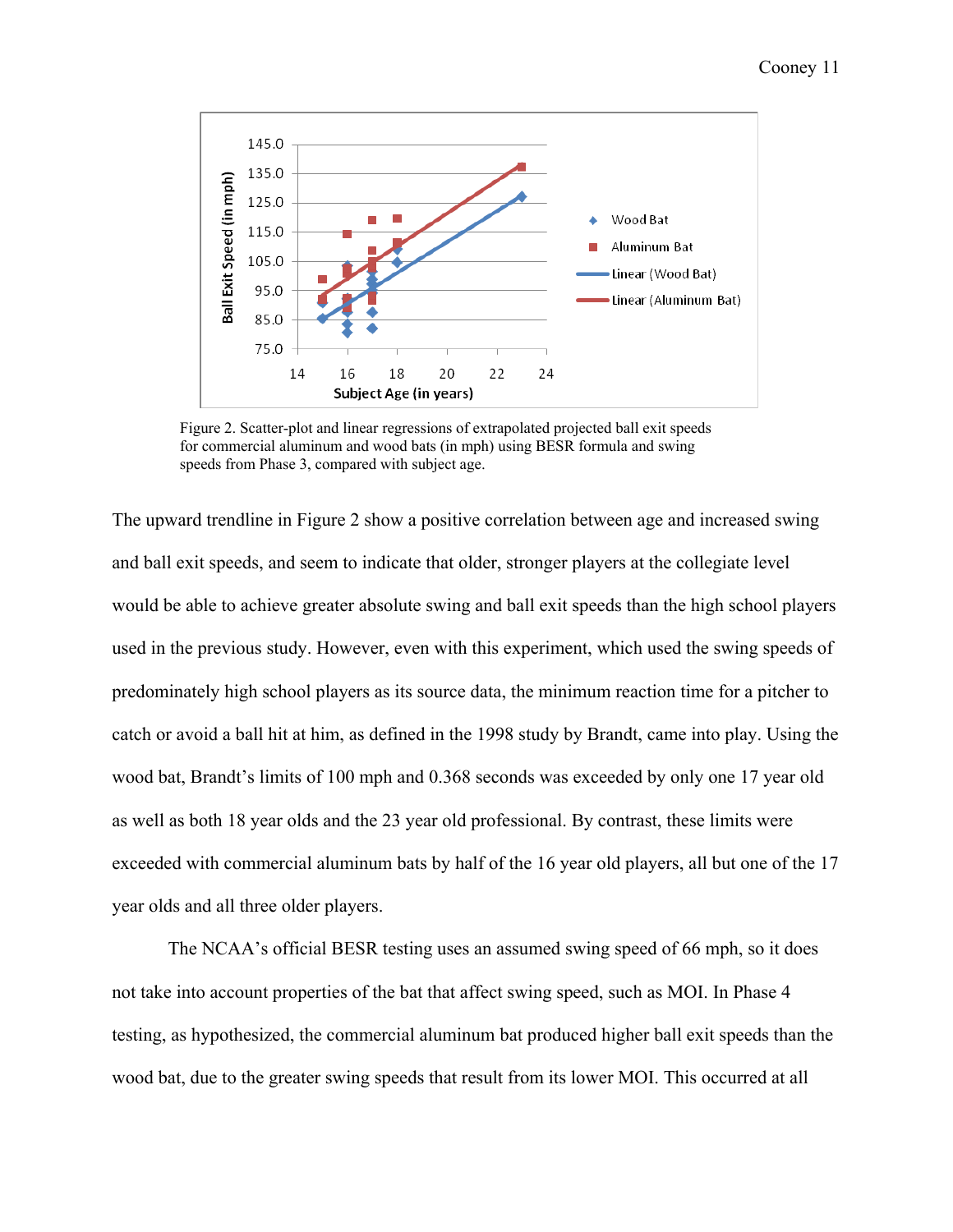three points that were tested, which covered a two inch range on the bat. On the aluminum bat, the point seven inches from the barrel end of the bat yielded its slowest ball exit speed of 92.4 mph. This measurement was faster than the ball exit speeds of the wood bat at the 6 and 7 inch points, and was only slightly slower than the wood bat's fastest average reading of 93.3 mph at the point 5 inches from the barrel end. Over the points measured on the two inch range, a quadratic regression of the aluminum bat's ball exit speed yielded the curve with the equation y = -1.6683 $x^2$  + 15.385x + 66.415. The curve intersects with the fastest wood bat speed of 93.3 mph at the point 6.88 inches from the barrel end of the bat, which implies that an aluminum bat produces ball exit speeds equal to or greater than the fastest speed possible for a wood bat over 1.88 of the 2 inches measured. The distribution of ball exit speeds for both bats is shown graphically in Figure 4.

Due to limited availability of the laboratory equipment, it was only possible to test three points of contact for this experiment: 5,6 and 7 inches from the barrel end of the bats. Although the sweet spot was assumed to be 6 inches from the barrel end, the fastest ball exit speed for both bats was recorded at the 5-inch point. This may mean that the actual sweet spot is located at the 5 inch point, or it may be located somewhere between the 5 and 6 inch points, or somewhere closer than 5 inches from the barrel end. Experimental data did show that the commercial aluminum bat's ball exit speed exceeds the fastest ball exit speed recorded for the wood bat over at least a range of 1.88 inches; however, it is likely that if contact points on the entire barrel were tested, the range would be substantially larger.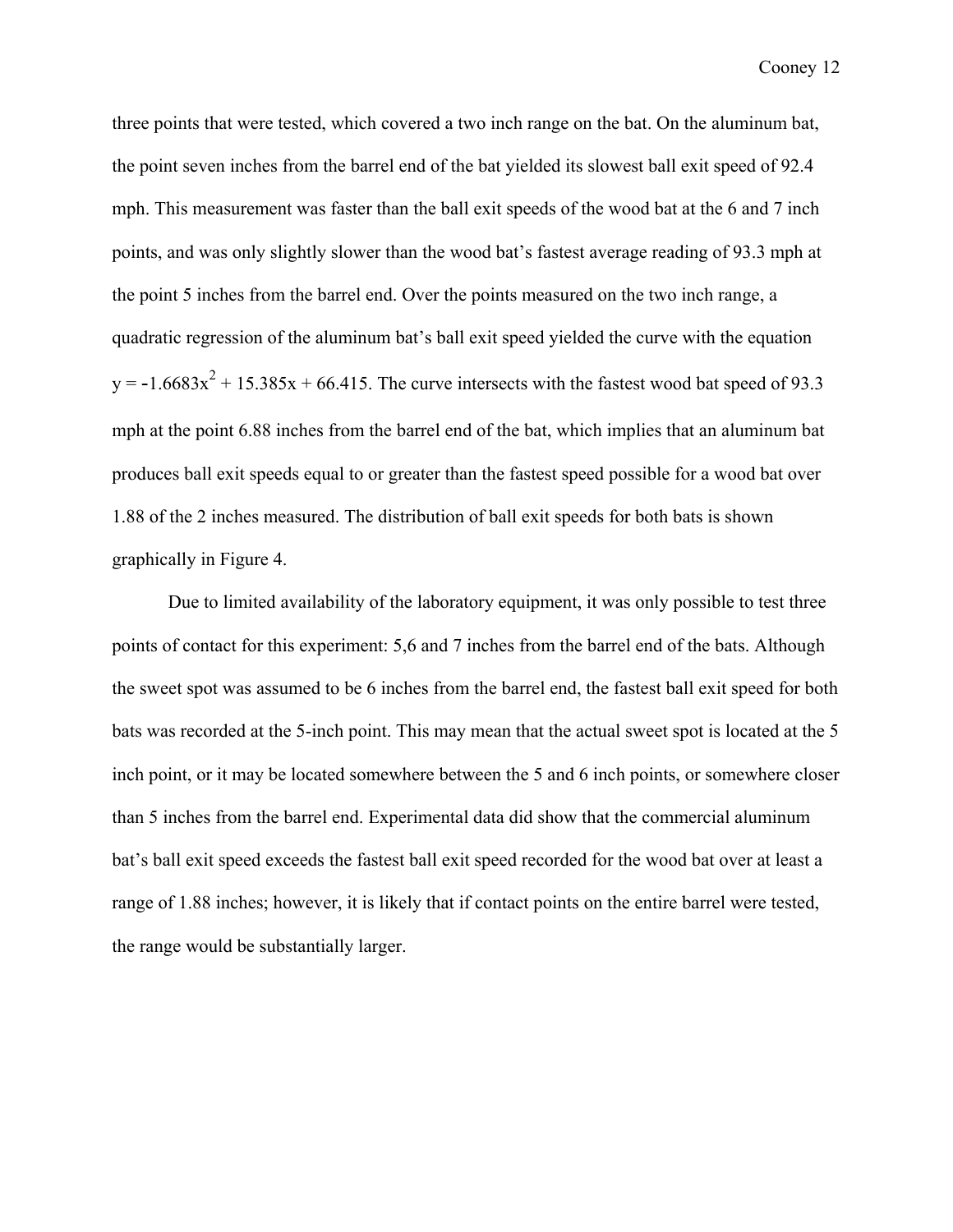

Figure 3. Ball exit speeds and polynomial (specifically quadratic) regression for commercial aluminum and wood bats at points of contact 5, 6 and 7 inches away from the barrel end.

Even with the minimum possible range of 1.88 inches, the results imply that in actual game play, a hitter has a greater probability of achieving a high ball exit speed with an aluminum bat, which may explain why the NCAA's mean batting average experienced a large increase of 39 points since the introduction of the aluminum bat in 1974. This also means that a batter has a greater probability of hitting a line drive that poses a risk of injury to the pitcher and infielders.

The experimental aluminum bat produced for this experiment had an MOI of 10,800 ozin<sup>2</sup>, which was only very slightly greater than the wood bat's MOI of 10,600 oz-in<sup>2</sup>. The results of swing speed tests in Phase 1 of the experiment confirmed that this bat achieves a very similar swing speed to the wood bat, both of which were approximately 66 mph. Although the experimental aluminum bat achieved a very similar swing speed to the wood bat, the hypothesis that this would result in similar ball exit speeds was not confirmed, as the experimental aluminum bat achieved a ball exit speed approximately 8.2 mph faster than that of the wood bat. Most likely this meant that the actions taken by Rawlings to create the shift in MOI had an unintended effect on the bat's collision efficiency, causing it to have an illegally high BESR of 0.781.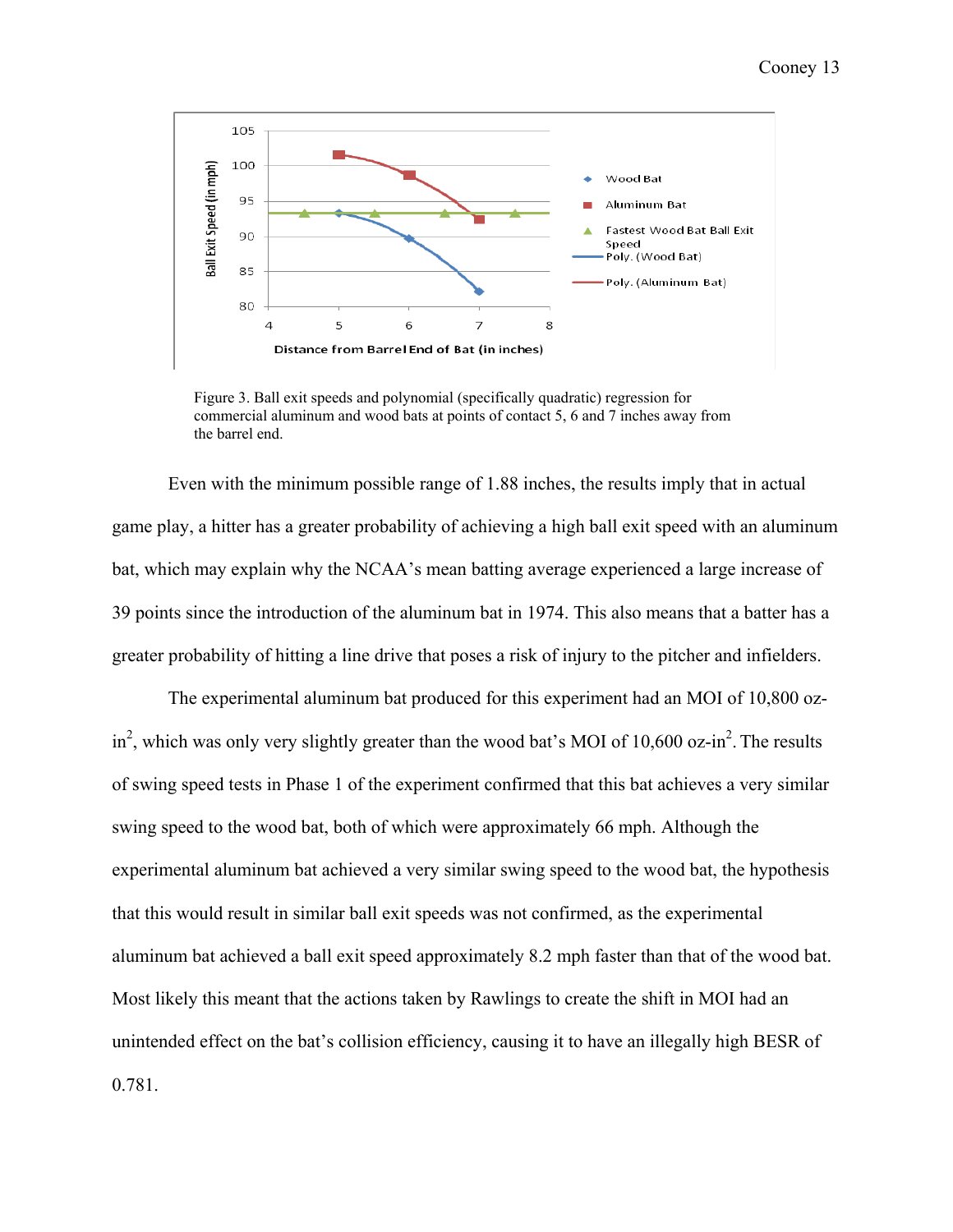While the barrel of a wood bat is made of solid wood, the aluminum bat's barrel is composed of a thin, elastic wall of aluminum. When ball exit speed testing is performed on commercial aluminum and wood bats, the BESR, which measures the efficiency of the ball-bat collision, is the same for both bat types. However, the collision efficiency was much higher for the experimental aluminum bat, which had the same MOI as the wood bat. This appears to imply that by shifting the aluminum bat's center of mass further from the batter's hands, there is now a larger mass in its barrel. Because the barrel of the experimental aluminum bat remained more elastic than that of the wood bat, the increase in the aluminum bat's barrel mass could be the primary cause for the bat's dramatic increase in BESR.

This possibility introduces an interesting question for future research: How would one be able to create an aluminum bat with both the same weight distribution and collision efficiency of a wood bat? One possible design would be to take an aluminum bat with the MOI of a wood bat, and then increase its wall thickness. This would make the wall of the aluminum bat stiffer, and could eventually result in this bat having a collision efficiency similar to that of a typical wood bat. In order to minimize cost, design and analyses of this bat and its performance could be conducted using finite element analysis, which would allow researchers to experiment with different design variables until the desired bat properties are reached. If such an aluminum bat could be produced, then aluminum bats would finally fulfill their original purpose, as cost effective substitutes for wood bats with similar safety and performance characteristics.

## Conclusion

It was hypothesized that the commercial aluminum bat would achieve ball exit speeds equal to or greater than those of a wood bat over a significant range of the bat's barrel, not just at the optimal point. These hypotheses were confirmed. The average of recorded swing speeds for the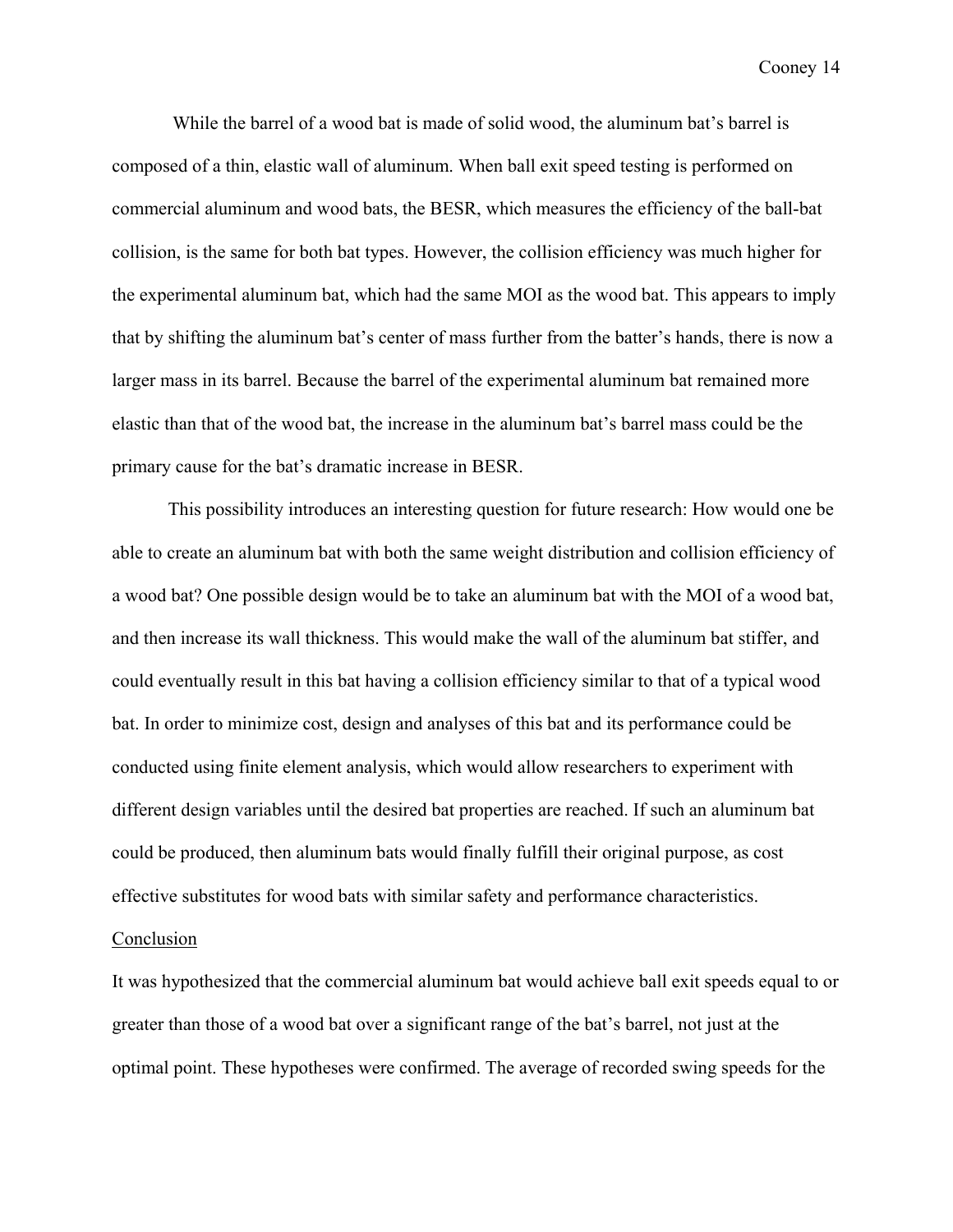commercial aluminum and wood bats were 72 and 66 mph, respectively. When these swing speeds were then used as input values<sup>4</sup> for ball exit speed testing, the commercial aluminum bat produced a mean ball exit speed of 98.7 mph, while wood bats produced a mean ball exit speed of 89.7 mph at the assumed sweet spot six inches from the barrel end of the bat. It was also demonstrated that an aluminum bat could achieve a greater ball exit speed over a range of points of contact than a wood bat could achieve at its fastest point. The experiment showed that when the swing speeds of real players are used, a commercial aluminum bat both achieves a greater absolute ball exit speed and a greater likelihood for a high exit speed than a wood bat can. This means that aluminum bats enable a batter to achieve a better performance than wood bats, but may also increase the risk of injury to the pitcher and fielders.

 Additionally, it was also hypothesized that if an experimental aluminum bat is designed to have the same or nearly the same MOI as a wood bat, it would achieve the same or nearly the same swing speed as the wood bat. This hypothesis was confirmed, as the bats were both swung at a speed of 66 mph. However, the manipulation of the experimental aluminum bat's MOI apparently had an effect on that bat's collision efficiency causing its BESR to become illegally high. This means that although it has been well demonstrated that current commercially available aluminum bats allow batters to achieve greater swing and ball exits speeds than wood bats (and thus are more likely to cause injury to other players), further design and testing research would be required in order to develop an aluminum bat that performs identically to a wood bat.

<u>.</u>

<sup>4</sup> As noted in the methods of Phase 2, a limitation in the testing capabilities required that the swing speeds of all three bats be reduced by 5 mph for their use as inputs in ball exit speed testing.